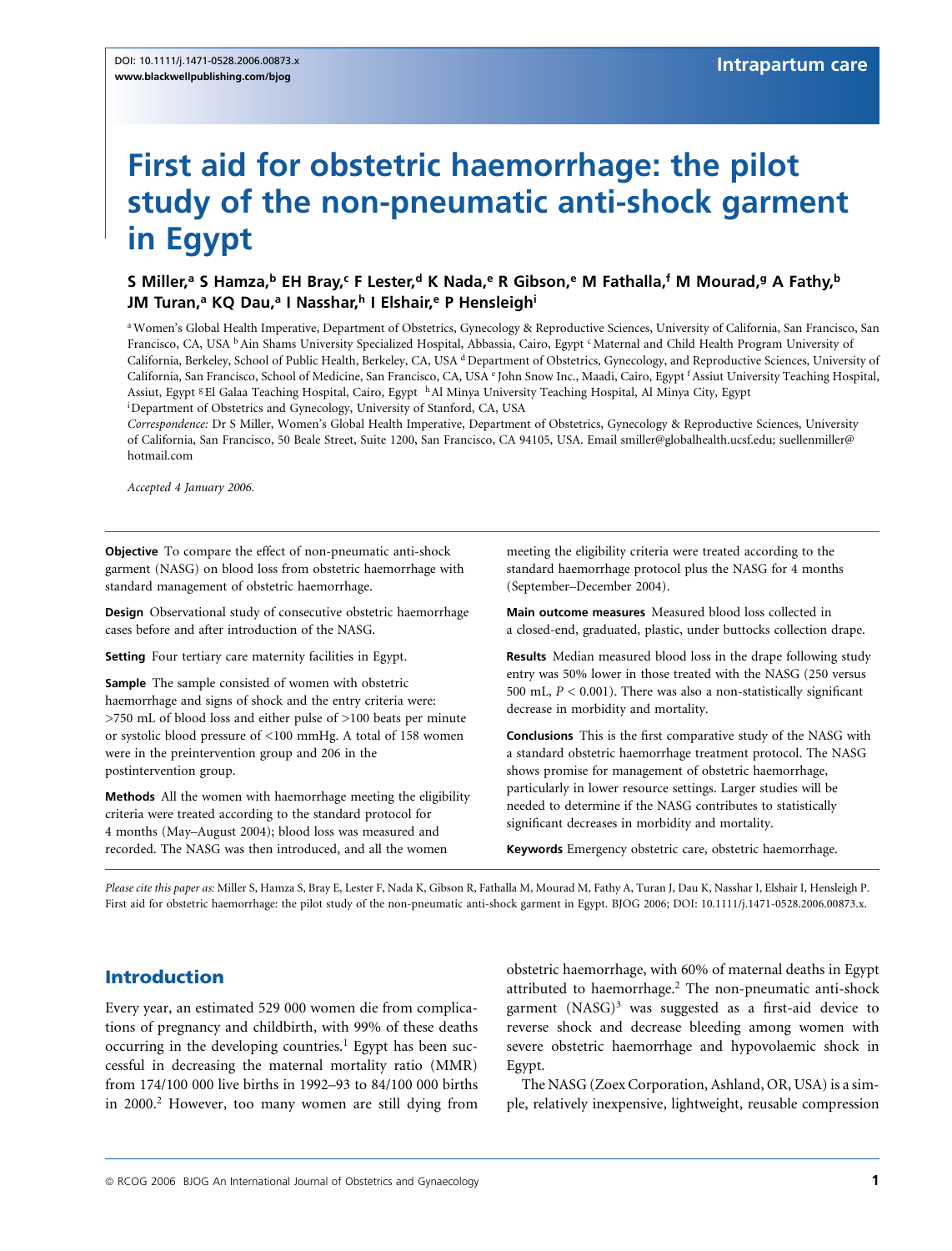suit, comprising five neoprene segments that close tightly with Velcro around the legs, pelvis, and abdomen. The abdominal segment incorporates a small foam pressure ball to supply uterine compression (Figures 1 and 2). The entire garment, when tightly applied by one person, supplies 20–40 mmHg circumferential pressure. This lower body circumferential counterpressure shunts blood from the lower extremities and abdominal area to the essential core organs: heart, lungs, and brain. Within minutes of application, women suffering from shock have been seen to regain consciousness and normalise their vital signs.<sup>3,4</sup> In addition to reversing shock, exerting circumferential pressure decreases both the transmural pressure and the radius of uterine, abdominal, and other lower body arteries.<sup>5</sup> According to the physics of blood flow as expressed by the LaPlace law, the Poiseuille's law, and the Bernoulli principle, this reduction in transmural arterial pressure is effective in reducing blood loss.<sup>5</sup>

In a workshop on 'New and Underutilized Technologies to Reduce Maternal Mortality', held in Bellagio, Italy, July 2003, maternal health specialists recommended a large-scale randomised or quasi-experimental trial to determine if the NASG could reduce maternal morbidity and mortality in lowresource settings.<sup>6</sup> The study described below is one of three pilots currently being conducted as first steps to undertaking this larger study.

## **Methods**

A prepost pilot trial of the NASG was conducted in three university teaching hospitals (Assiut, Alexandria, and Al Minya) and in one teaching hospital (El Galaa) in Egypt. The primary outcome variable was the volume of blood loss,

5 ĥ 4

Figure 1. Schematic diagram of NASG. Reproduced with permission from Hensleigh PA. BJOG 2002;109:1377-84.<sup>3</sup> Figure 2. Patient in NASG.

measured in a graduated collection drape, following recruitment. In previous tests of the collection drape, the measured blood loss was 1400 mL. A sample size of 150 preintervention women and 150 postintervention women was calculated as being needed to be able to detect a 50% or greater reduction in measured blood loss in the drape, with power  $(1-\beta)$  of 0.80 and a significance level  $(\alpha)$  of 0.05.<sup>7</sup>

Women at any stage of pregnancy were included in the study if they were in clinical shock and had at least a heartbeat on arrival at the hospital, following obstetric haemorrhage (including abortion and ectopic pregnancy). The entry criteria were an estimated blood loss of over 750 mL and either a pulse of >100 beats per minute (bpm) or a systolic blood pressure (BP) of <100 mmHg. Women with an unobtainable BP or an unpalpable pulse were included in the study only if the heart was still beating and if they had been bleeding for less than 2 hours. However, as this was a clinical intervention, the study coordinators urged the clinicians to use the NASG on any case in which they felt it might resuscitate the patient. The postintervention phase included two women on whom the NASG was used but who did not meet the entry criteria. Their data are not included in this study.

A graduated, closed-end, plastic blood collection drape was placed under the woman's buttocks when she met the study entry criteria. The primary outcome was blood loss measured in the drape. Other outcomes included blood loss measured in the suction bottle during surgery for those requiring surgery ('intraoperative blood loss'), blood loss measured in the suction bottle during vaginal procedures involving suction, and 'other' for estimated blood lost on floor, gauze, spilled, etc., during surgery. Although blood in the peritoneal cavity was suctioned and measured, intraoperative blood loss was not felt to be reflective of the true results of placing the woman in the NASG as blood suctioned from the peritoneal cavity and uterus may have pooled there before the NASG was placed. The measured quantity of blood in the suction bottle for vaginal procedures was minimal. Therefore, blood loss in the drape was felt to be the most accurate measurement of the effect of the NASG and to be the only outcome that did not include estimates.

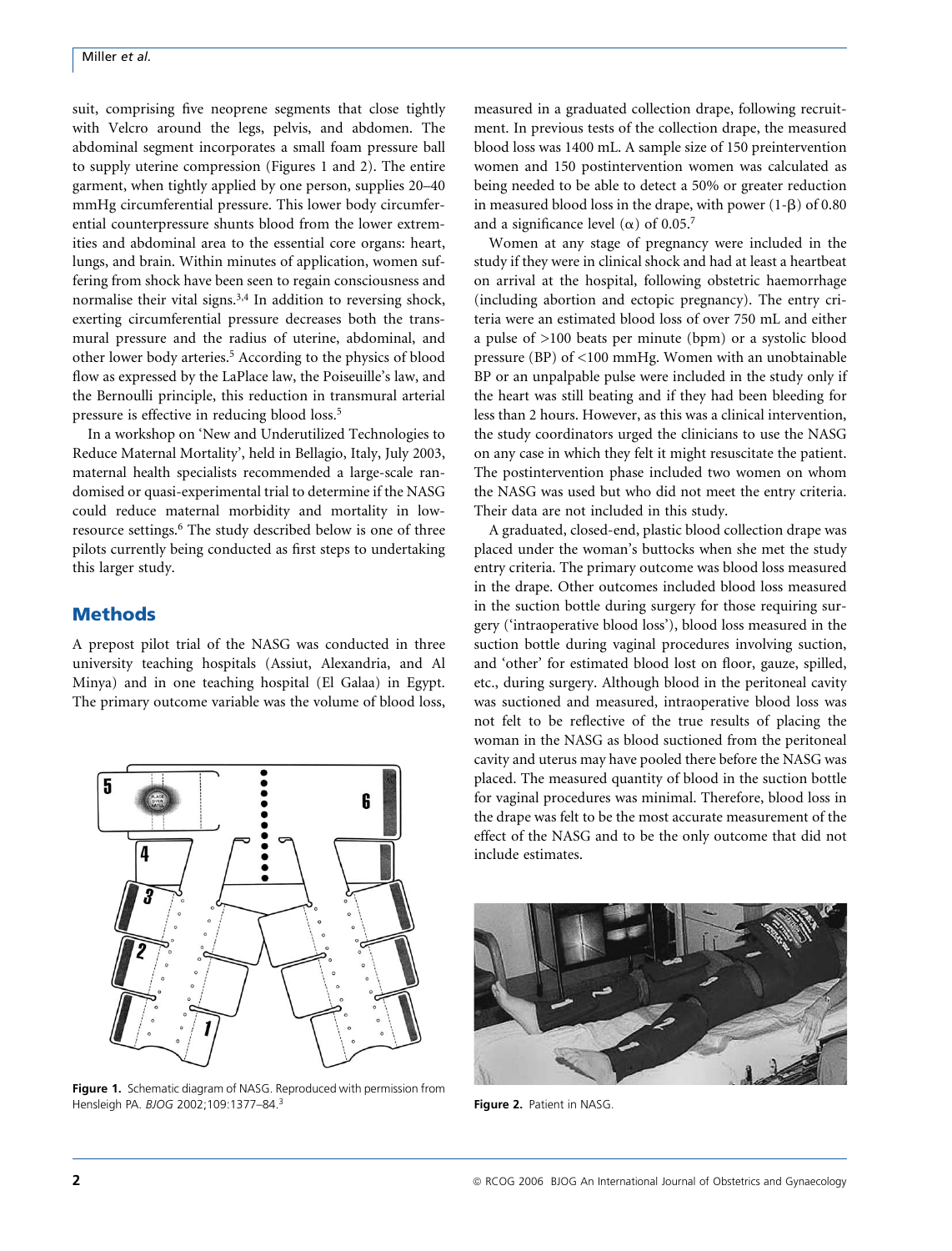Vital signs and blood loss were monitored until the woman was stable and blood loss had decreased to approximately 50– 100 cm3/hour. Standard protocols for the treatment of haemorrhage and shock for the hospitals were followed, including administration of crystalloid intravenous fluids, use of uterotonic medications (IV oxytocin and rectal misoprostol) uterine massage, determining the source of bleeding, and providing blood transfusions and surgery as necessary. Vaginal procedures included manual removal of the placenta, suturing of lacerations, manual vacuum aspiration or suction curettage, and uterine evacuation using ring forceps (also known as 'sponge sticks' or 'sponge holders'). Surgery was performed when the haemorrhage continued despite the other interventions. Practitioners used a variety of surgical interventions (step-wise ligation of uterine arteries, B-Lynch suture, or hysterectomy) according to their experience and the clinical situation. The only difference in care for the women in the NASG group was that the NASG was placed on the woman when she met study entry criteria. The abdominal section of the NASG was stretched outwards to allow for abdominal palpation and bimanual compression. If the woman required a vaginal procedure, the NASG was left completely in place. If the woman required an abdominal procedure, the NASG was left in place and only the abdominal segment opened immediately prior to making the incision. That segment was then replaced as soon as the surgery was completed. Other than opening the abdominal segment for those requiring abdominal surgery, the NASG was left in place until the woman had stable vital signs (minimal criteria were pulse of <100 bpm and systolic BP of >100 mmHg) for at least 2 hours.

Physician/data collectors were trained in a standardised protocol for management of obstetric haemorrhage and shock, collection of blood using the closed-end drape, and completion of data collection forms before the preintervention phase. In September 2004, the sites were revisited and the physician/data collectors were trained in use of the NASG, before the postintervention phase.

The study protocol was approved by the University of California, San Francisco Committee on Human Research (CHR), the University of California, Berkeley Committee for the Protection of Human Subjects, and the CHRs of the individual participating hospitals. All the women involved provided an informed consent; a waiver was obtained so that women who were unconscious or confused at the time they were admitted to the study provided an informed consent during their recovery.

Frequencies, means, and medians were calculated for demographic and outcome variables. Tests of significance included Student's t test, chi-square test, Mann–Whitney U test for unequal variances, relative risks (with 95% CI), and median differences (with 95% CI). Data were analysed using SPSS 13.0 (SPSS Inc., Chicago, IL, USA).

#### **Results**

A total of 369 records were completed at the hospital study sites in Egypt. During the process of data cleaning, we identified five women (two preintervention and three postintervention) who did not meet the study entry criteria, and these women were excluded from the final analysis. Recalculation of the primary outcome (blood loss) with these women included did not affect the results. Three of the women did not meet the entry criteria on the basis of haemorrhage and/or vital signs and, as previously described, two women had no heartbeat on arrival. The resulting total sample size is 364, with 158 women in the preintervention group (control) and 206 in the NASG group.

As shown in Table 1, the women in the NASG group had significantly fewer previous pregnancies, although they were of similar age. The women in the NASG group also had a statistically significant greater loss of blood at the time of entry to the study and more severe signs of shock compared with women in the preintervention group. The causes of obstetric haemorrhage included a range of primary diagnoses; there were no statistically significant differences between women in the preintervention group and the NASG group. The three most common diagnoses were uterine atony, genital lacerations, and complications of abortion.

There was a statistically significant 50% decrease in median measured blood loss in the drape among women with obstetric haemorrhage, who were treated with the NASG, compared with women in the preintervention group (Table 2). The median volume of measured intraoperative blood loss for women undergoing surgery, this was not statistically significantly greater for women in the NASG group than for those in the preintervention group, but statistically significant for blood transfusion. Median total blood loss after entry to the study (measured and estimated) was statistically significantly less for those with the NASG. There were no statistically significant differences between the groups in numbers of abdominal surgeries or vaginal procedures performed. There were five cases of mortality or severe morbidities for the preintervention group, in which two women died, two had renal failure, and one had cerebral impairment (seizures and mental confusion). There were two women in the NASG group who suffered morbidities, both had cerebral impairment, one had seizures and one had mental confusion. There were no mortalities in the women in the NASG group.

A subgroup analysis of 109 women (43 preintervention cases and 66 NASG cases) who had  $>=1500$  mL blood loss at trial entry resulted in similar findings. The women with the NASG entered the study with slightly greater median blood loss (1600 mL, range 1500–3000 mL) than women in the preintervention group (1500 mL, range 1500–2000 mL). The median difference was 100 mL (95% CI 102, 310). The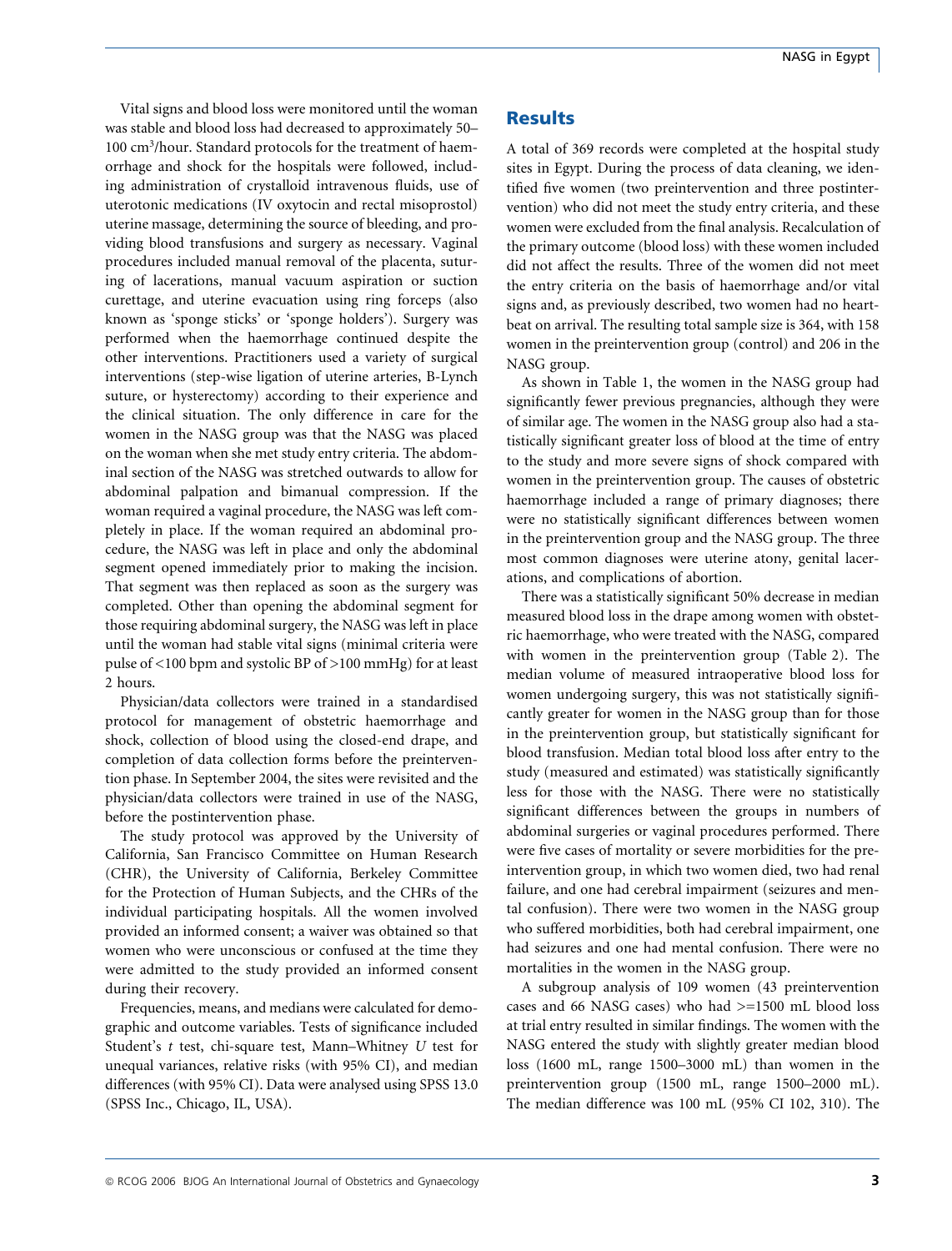| <b>Demographics/Diagnosis</b>             | Preintervention ( $n = 158$ ) | NASG $(n = 206)$ |
|-------------------------------------------|-------------------------------|------------------|
| <b>Demographics</b>                       |                               |                  |
| Mean age $(\pm SD)$                       | $27.3 \pm 6.1$                | $27.4 \pm 5.7$   |
| Median parity (range)                     | $2(0-12)$                     | $1(0-9)$         |
| Median gravidity (range)*                 | $3(1-13)$                     | $2(1-11)$        |
| Diagnosis, n (%)                          |                               |                  |
| Uterine atony                             | 69 (43.7)                     | 76 (36.9)        |
| Genital lacerations                       | 31(19.6)                      | 37 (18.0)        |
| Complications of abortion                 | 30(19.0)                      | 37 (18.0)        |
| Retained placenta/fragments               | 11(7.0)                       | 15(7.3)          |
| Ectopic pregnancy                         | 9(5.7)                        | 19(9.2)          |
| Abruption of the placenta                 | 6(3.8)                        | 14(6.8)          |
| Ruptured uterus                           | 5(3.2)                        | 7(3.4)           |
| Placenta praevia                          | 4(2.5)                        | 6(2.9)           |
| Molar pregnancy                           | 4(2.5)                        | 5(2.4)           |
| Inverted uterus                           | $\Omega$                      | 1(0.5)           |
| Condition on study entry                  |                               |                  |
| Median estimated blood loss (mL, range)** | 750 (750-2000)                | 975 (500-3000)   |
| Mean pulse (bpm $\pm$ SD)                 | $113.3 \pm 10.8$              | $113.5 \pm 15.5$ |
| Mean systolic BP (mmHg $\pm$ SD)***       | $97.5 \pm 17.7$               | $88.7 \pm 17.8$  |
| Mean diastolic BP (mmHg $\pm$ SD)***      | $61.1 \pm 13.6$               | $56.9 \pm 13.3$  |
| Coagulopathy, $n$ (%)                     | 7(4.4)                        | 8(3.9)           |

Table 1. Demographic characteristics, diagnoses, and clinical condition on entry to study for preintervention and postintervention groups (chi-square or Fisher's exact test for categorical variables and Student's t test or Mann–Whitney U test for continuous variables)

\*Significantly different by Mann–Whitney ( $P = 0.03$ ).

\*\*Significantly different by Mann–Whitney ( $P < 0.001$ ).

\*\*\*Significantly different by Student's t test ( $P < 0.005$ ).

median measured blood loss in the drape after study entry was statistically significantly lower for the NASG users (250 mL, range 0–800 mL) compared with 700 mL (range 0–2400 mL) for preintervention cases (median difference –400, 95% CI  $-600$  to  $-250$ ).

# **Discussion**

This pilot study conducted in tertiary-level teaching hospitals in Egypt demonstrates that the use of the NASG for the treatment of obstetric haemorrhage is associated with a statistically significant 50% decrease in measured median blood loss compared with standard clinical management of obstetric haemorrhage. We also found a non-statistically significant 69% decrease in severe maternal morbidities and mortalities combined among those with the NASG. However, the sample size is too small to determine if the NASG prevents morbidity or mortality.

The study is not only limited by the small sample but also by the fact that this was a prepost design and unblinded. This raises the possibility of provider bias, particularly when estimating the amount of blood loss for study entry. However, the fact that the women in the NASG group had statistically significantly lower mean systolic and diastolic BP may provide support for their worse status on entry. The lack of systematically recorded prepost haemoglobins or haematocrits prevents us from using changes in these indicators for more objective data on recovery status. Nor did this study capture time of reversal of shock; in future studies, measurements of time to regain normal vital signs and consciousness should be documented.

Taking into account, the fact that the women in the NASG group may have had more severe initial haemorrhage and shock than those in the preintervention group (which would generally predict a poorer prognosis for this group), the 50% decrease in blood loss among women in the postintervention group compared with those in the preintervention group is all the more promising. The finding that the effect of the NASG was even more pronounced in those situations where bleeding was greater than 1500 mL at study entry may indicate that the NASG decreases blood loss and prevents severe morbidity even in cases of severe haemorrhage.

The difference in condition on study entry may have been due to physician delay in applying the NASG, as it was a new technology and they were not conditioned to use it as readily as standard treatment. Physicians may also have chosen to use the NASG on only those women whose condition caused them more concern.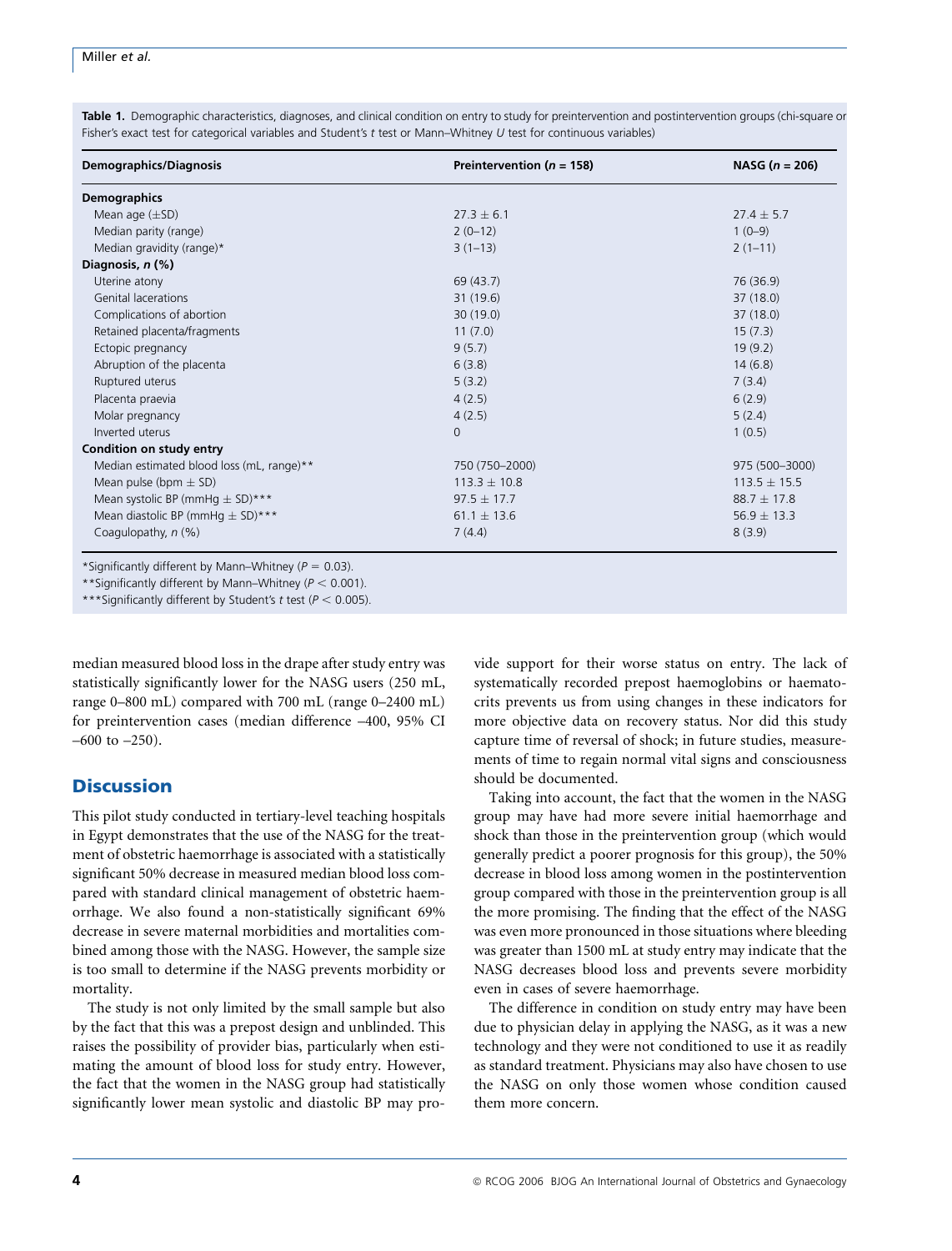Table 2. Comparison of outcomes for women with obstetric haemorrhage and shock treated with standard management (preintervention) and those treated with standard management and NASG

| Variable                                                                                                          | Preintervention<br>$(n = 158)$ | <b>NASG</b><br>$(n = 206)$                       | <b>Median Difference or</b><br>Relative Risk (95% CI) |
|-------------------------------------------------------------------------------------------------------------------|--------------------------------|--------------------------------------------------|-------------------------------------------------------|
| <b>Blood loss</b>                                                                                                 |                                |                                                  |                                                       |
| Median blood loss as measured in the drape (in mL, range)**                                                       |                                | 500 (0-2400), $n = 152$ 250 (0-900), $n = 194$   | $-200$ ( $-250$ to $-120$ )                           |
| Median intraoperative blood loss from suction bottle for those<br>who had abdominal surgery (in mL, range)**, *** |                                | 850 (50-2000), $n = 26$ 1000 (50-3000), $n = 36$ | 300 (0-600)                                           |
| Median estimated other blood loss (gauze, floor, etc.)<br>(in mL, range) ****                                     | 200 (30–2000), $n = 76$        | 200 (20–1100), $n = 110$                         | $-50$ ( $-100$ to 0)                                  |
| Median total blood loss after entry to the study<br>(in mL, range) $**$                                           | 650 (0-3700), $n = 149$        | 450 (0-2650), $n = 180$                          | $-200$ ( $-300$ to $-100$ )                           |
| <b>Transfusion</b>                                                                                                |                                |                                                  |                                                       |
| Transfusion given                                                                                                 | $96(61.1\%)$                   | 155 (75.2%)                                      | $1.23(1.06-1.43)$ *                                   |
| More than 1000 mL blood transfused*****                                                                           | $21(21.9\%)$ , $n = 96$        | 49 (31.8%), $n = 154$                            | $1.45(0.93 - 2.27)$ *                                 |
| <b>Surgery and procedures</b>                                                                                     |                                |                                                  |                                                       |
| Abdominal surgery                                                                                                 | 29 (18.4%)                     | 51 (24.8%)                                       | $1.35(0.90 - 2.02)^*$                                 |
| Vaginal procedure(s) only                                                                                         | 30 (19.0%)                     | 51 (24.8%)                                       | $1.30(0.87 - 1.95)^*$                                 |
| <b>Morbidity and mortality</b>                                                                                    |                                |                                                  |                                                       |
| Severe morbidity or mortality******                                                                               | $5(3.2\%)$                     | $2(1.0\%)$                                       | $0.31(0.06-1.56)$ *                                   |

\*Relative risk (95% CI).

\*\*Different numbers in each outcome reflect missing data.

\*\*\*For women who had abdominal surgery and non-missing data for intraoperative blood loss ( $n = 62$ ).

\*\*\*\*For women who had other blood loss greater than 0 ( $n = 186$ ).

\*\*\*\*\*For women who had blood transfusions and non-missing data ( $n = 250$ ).

\*\*\*\*\*\*Severe morbidity is defined as renal disease, acute respiratory distress syndrome, cardiac deficiency, or central nervous system damage.

Although not statistically significant, the women in the NASG group had a higher frequency of abdominal surgery. The difference in surgical intervention may reflect a difference in diagnosis. Although not statistically significant, the NASG group had a higher percentage of women with ruptured ectopic pregnancy and placental abruption, both of which require surgical management. Although the number was small and the 95% CI wide, when women did undergo surgery, there was a non statistically significant difference in intraoperative blood loss. This finding raises issues of measurement of intraoperative blood loss with the NASG on surgical patients. For the women with ectopic pregnancies, abruption of the placenta, and uterine rupture, it is normal to find a large quantity of blood in the abdomen (haemoperitoneum). It is impossible to know how much of the blood suctioned from the operative site of women in this study was lost prior to the application of the NASG; therefore, it is difficult to determine the effect of the NASG on internal blood loss. In future studies, we plan to measure the haemoperitoneum, which will be immediately suctioned upon making the surgical opening, and then to replace the suction bottle and measure the blood that is lost during the course of the surgery.

Studies similar to the Egyptian pilot of the NASG are currently being conducted in Mexico and Nigeria. In these locations, there are longer delays in transport from lower level centres to the referral hospitals and longer delays at the referral centres in obtaining blood transfusions and surgery. We anticipate longer periods of time for measurement of blood loss in the drape and, because of a delay in obtaining definitive treatment, we expect to see greater differences between women in the preintervention group and NASG group in volume of blood lost and incidence of morbidity and mortality. For example, in 2003, the facility-level MMR in the Egyptian study hospitals was 120/100 000 compared with the facility-level MMR in the Nigerian study hospitals of 624 /100 000. Thus, we may see a greater effect of introducing the NASG in places where definitive treatment is delayed.

#### **Conclusions**

This study is a first step towards evaluating the effectiveness of the NASG as a first-aid device in the management of obstetric haemorrhage and hypovolaemic shock in developing countries. The NASG is lightweight, reusable, does not require sterilisation, is relatively of low cost, requires minimal training, and can be applied by one trained provider. It may prove to be an important temporising measure in overcoming the delays that contribute to maternal morbidity and mortality in developing countries where women deliver far from emergency obstetric care. A more rigorous study design with a larger sample size is needed before recommending largescale implementation of this potentially life-saving technology.